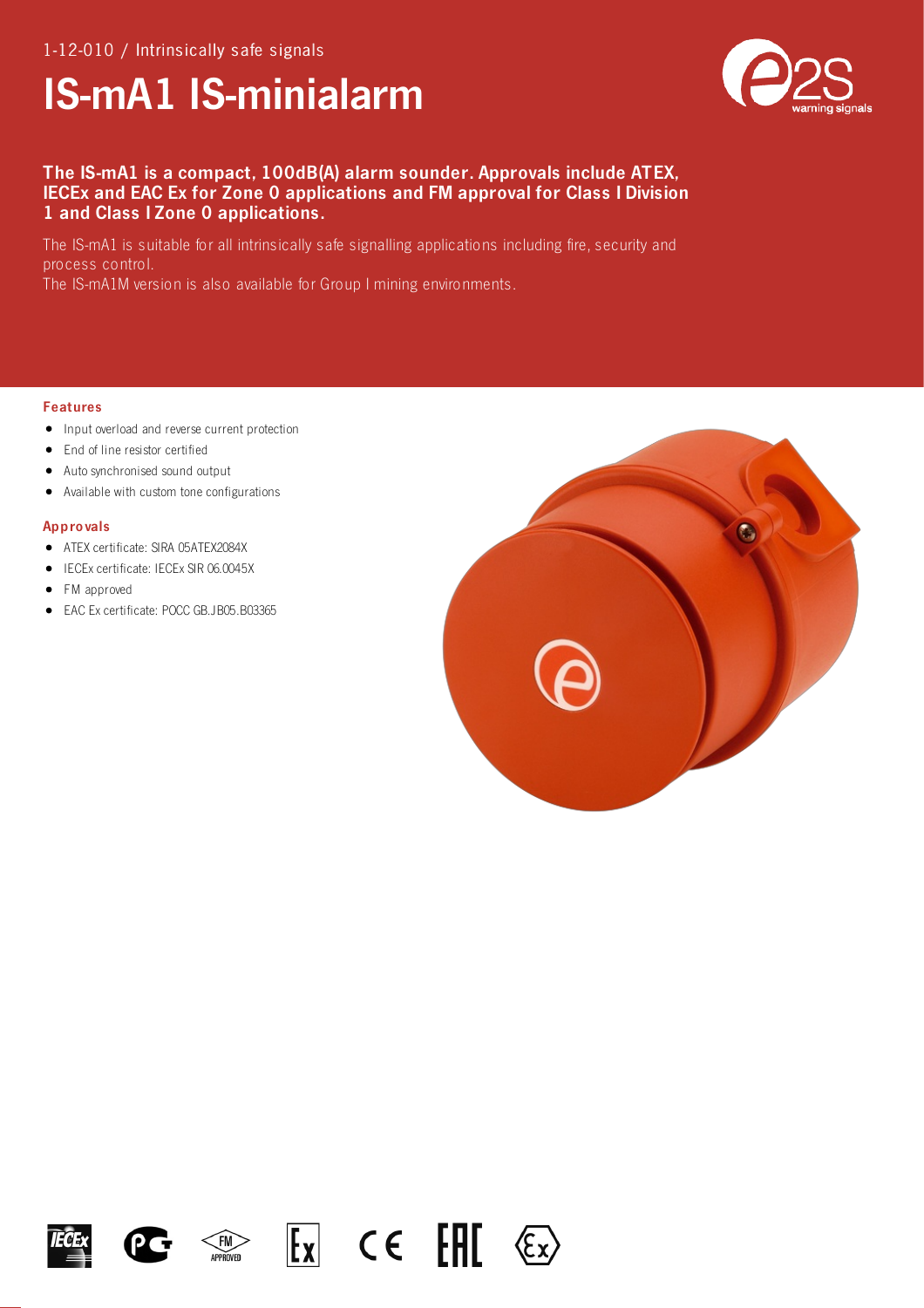# **Specification**

| Nominal output:          | 100dB(A) @ 1m +/-3dB - Tone 2* [91dB(A) @<br>$10ft/3m$ ]                     |
|--------------------------|------------------------------------------------------------------------------|
| No. of tones:            | 49 (UKOOA/PFEER compliant)                                                   |
| No. of stages:           | 3                                                                            |
| Volume control:          | Max. 100dB(A); Min. 90dB(A) - Tone 2                                         |
| Effective range:         | 40m/131ft @ 1KHz                                                             |
| Voltage:                 | 16-28 vdc via Zener barrier or galvanic isolator                             |
| Current:                 | 25 mA typical when powered from 24 v supply via<br>28v 300 Ohm Zener barrier |
| Ingress protection: IP65 |                                                                              |
| Rating:                  | Continuous                                                                   |
|                          | Housing material: UL94V0 & 5VA FR ABS                                        |
| Housing colour:          | RAL3000 Red                                                                  |
| Fixings:                 | Stainless Steel                                                              |
| Cable entries:           | 2 x M20 clearance gland knockouts. Custom<br>configurations also available.  |
| Terminals:               | $0.5$ to 2.5mm <sup>2</sup>                                                  |
| Operating temp:          | $-40^{\circ}$ to $+60^{\circ}$ C [-40 to $+140^{\circ}$ F]                   |
| Storage temp:            | $-40^{\circ}$ to +70°C [-40 to +158°F]                                       |
|                          | Relative humidity: 90% at 20°C [68°F]                                        |

# Part Co des

IS-mA 1-R  $-$  ATEX / IECEx / FM II 1G Ex ia IIC T4 Ga (-40ºC <=Ta<= +60°C) IS Class I, Zone 0, AEx ia IIC T4 IS Class l, Division 1, Groups A, B, C, D EAC Ex

0ExiaIICT4 IP65 -40° to +60°C

# IS-mA 1M-R

 $\overline{\phantom{a}}$ 

**IECEX & ATEX** Group I M1 Ex ia I Ma (-40ºC <=Ta<= +60°C)

May be powered from any certified Zener barrier or galvanic isolator whose output parameters do not exceed: Uo: 28VDC Io: 93mA Po: 660mW